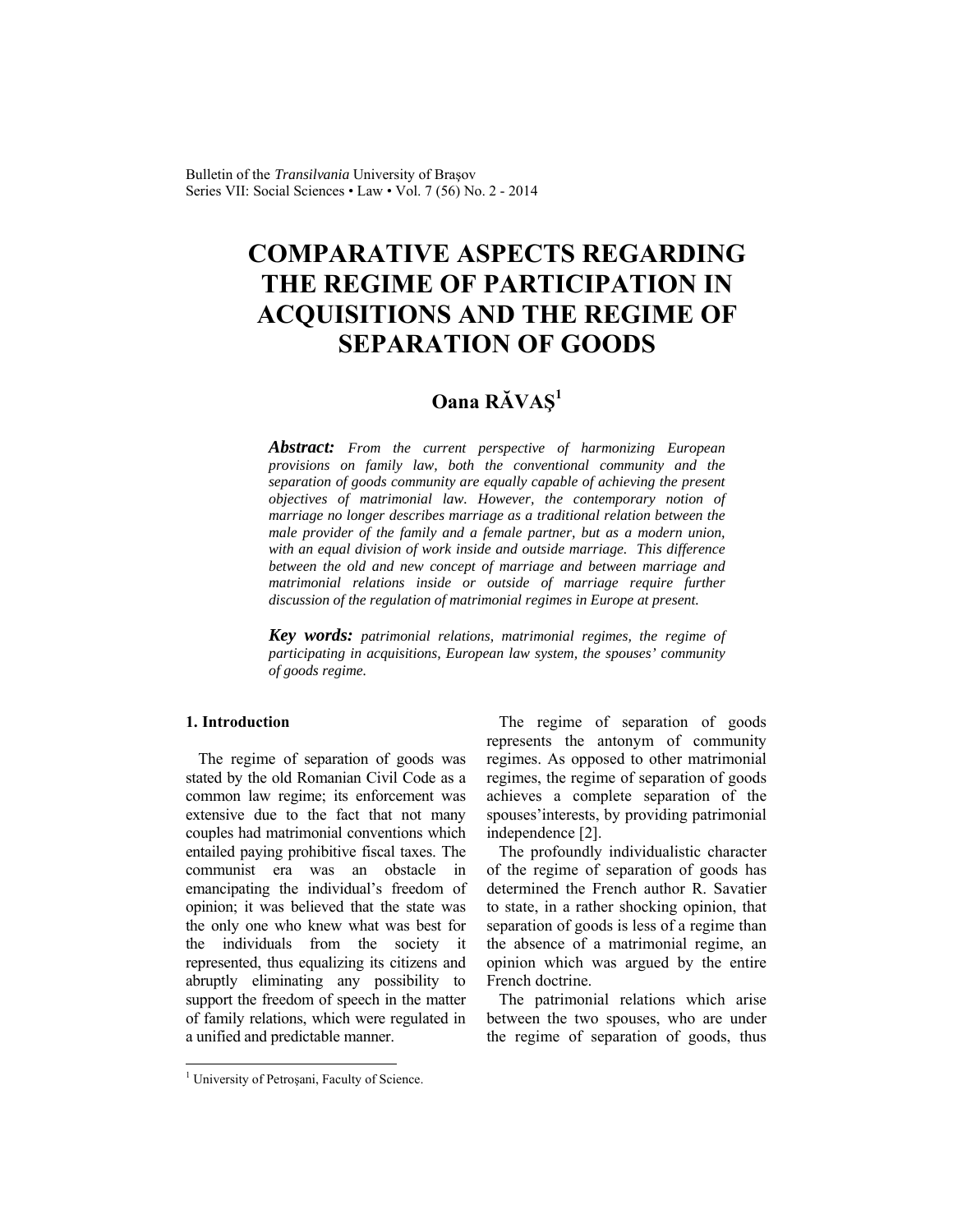maintaining the individualist spirit of this regime, will be completely different than the ones which arise between people who have no definite connection, as these patrimonial relations become marital ones [1].

#### **2. The regime of separation of goods**

Within the regime of separation of goods, each spouse maintains the independent administration and exclusive property over his/her goods, being able to administer the goods as s/he sees fit at any moment.

This type of regime, configured by article 360-354 of the new Civil Code is inspired by the matrimonial convention concluded before marriage [article 330 alignment (2) of the new Civil Code] or during marriage (article 369 of the new Civil Code or by the court decision pronounced on request of one of the spouses when the other spouse concludes an act which seriously endangers the patrimonial interests of the family; in this case, the regime of separation of goods replaces the regime of legal or conventional community [article 370 alignment (1) of the new Civil Code] [3].

 The matrimonial regime of separation of goods is a typical separation regime which provided the spouses with patrimonial independence, limited only by the provisions of the primary regime [7].

While choosing a matrimonial regime which accommodates their life style, the spouses can consider a series of advantages and disadvantages which accompany each regime; we must mention that these advantages or disadvantages can't be equal, as they are personalized for each marriage; this is why the spouses will choose which matrimonial regime suits their marriage [11].

In regard to the main advantage, it is represented by the existence of minimum solidarity in regard to the obligations of each spouse to cover the daily marriage expenses and those made in order to raise and educate children.

The main disadvantage is clear when one spouse did not work or had a smaller income, as its main preoccupation was that of raising children. The Civil Code tried to bring some equilibrium in this matter by regulating household work as a contribution to the expenses of marriage [7].

The functioning of this regime is not regulated, the only provision being that of article 363 regarding the use of the other spouse's goods, but even in this matter there are no special regulations, only provisions regarding life interest

Article 360 alignment 2 of the Civil Code regulates a fourth matrimonial regime - participation in acquisitions, a regime which at first sight seems to refer to the liquidation of the regime of separation of goods, but is eventually significantly different. In this case, a few notions are presented: net worth of acquisitions, the participation claim [3].

The net acquisition worth is formed of all the goods acquired by each spouse during the matrimonial regime (including individually owned goods and co owned goods); the debt representing marriage expenses and expenses made for raising children are deduced as well as the expenses made in regard to the goods which form the goods' worth (paying the price, taxes and so on).

The participation claim represents the part between the two net worth acquisitions. By matrimonial convention, the parties can state clauses regarding the liquidation of the matrimonial regime, by considering the goods acquired by each spouse during marriage, thus calculating the participation claim. If the parties did not agree otherwise, the participation claim is half of the value difference between the two net worth acquisitions and will be owed by the spouse whose net acquisition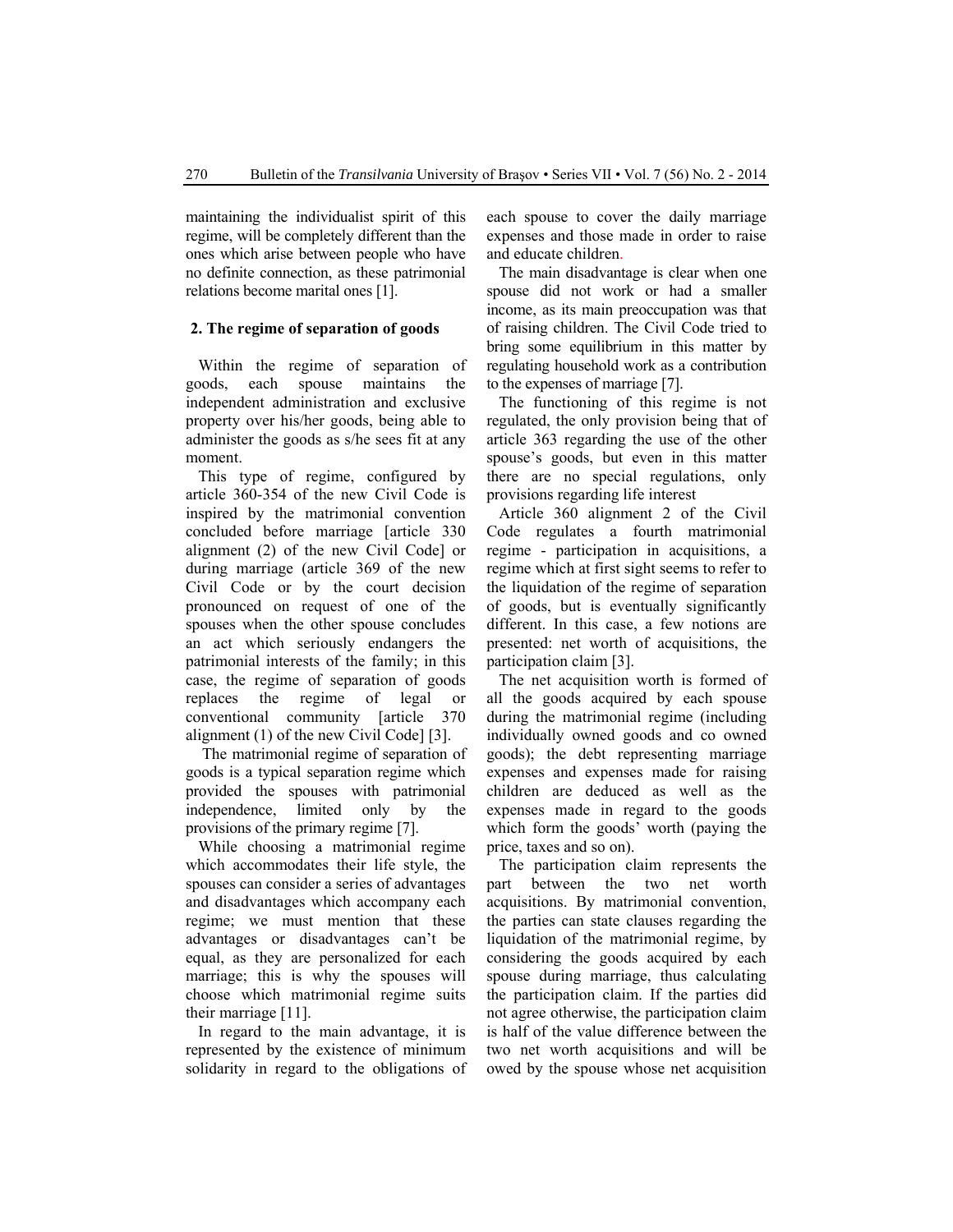worth is larger, thus being paid in money or equivalent.

- The regime shows all characteristics of the regime of separation of goods, but it adds special liquidation rules;

- The notion of acquired goods is determined by comparing the initial patrimony with the final patrimony of each spouse;

- Proof of acquired goods is done according to the provisions of article 361 of the new Civil Code for movable goods and article 362 of the new Civil Code for immovable goods;

- Separation of goods regards both debts and claims

- unlike French law, there are no limits to the right to administer the goods acquired during this regime, other than those based on article 316 of the new Civil Code - acts which seriously endanger the interests of the family. The spouse who might have the right to the other spouse' participation claim when liquidating the regime is not protected against a fraudulent or selfish administration of goods by the other spouse who, based on the regime of separation of goods, has full freedom to administer his own goods, except for the rules regarding the family's residence.

In regard to liquidation, the separation regime is similar to that of a business venture, as liquidation is achieved the same way, by paying social debts, by returning any input and by sharing any excess resulting from liquidation (articles 1945-1946 of the Civil Code).

Article 361 of the Civil Code regulates the obligation of drawing up an inventory of goods with the purpose of proving the quality of one's own goods, of the commonly used goods and to simplify the liquidation of the regime, because in case there is no inventory, the movable goods would be difficult to separate. This inventory can be drawn up even for movable goods which are acquired during the regime of separation of goods, a provision which is rather difficult to achieve in practice.

The regime of separation of goods can be assumed by spouses by matrimonial convention, but it can also be the consequence of a court's decision pronounced on request of one of the spouses because the other spouse had concluded acts which endanger the patrimonial interests of the family [article 370 alignment (1) of the new Civil Code]; in this particular situation, the regime of separation replaces a community regime, be it conventional or legal, as a reaction towards protecting the patrimonial interests of each spouse from the reckless actions of one of the spouses. Even if both spouses agreed on this regime, before or during marriage, the reason for this choice might not be petty but they might aim to protect the patrimonial interests of one of the spouses from the financial risks involved by the professional activity of the other spouse, the succession interests of the children coming from a previous marriage [2].

A good is commonly owned in shares if both spouses participate in acquiring it. The shares are presumed to be equal, until proven otherwise which, according to article 634 alignment 2 of the Civil Code, can only be achieved by written proof, if the good was acquired by judicial act.

Any acquired good is the exclusive property of the spouse in whose name it was acquired, even if the price was paid by the other spouse. In this situation, the owner spouse will owe the value of the good to the spouse who paid for it or to the heirs of the spouse who made the payment for that good. The spouse who lent the necessary amount of money to acquire that good will only have the quality of creditor for the money s/he lent.

The principle of separation, the mere essence of the examined regime, brings upon a dissolution of the pecuniary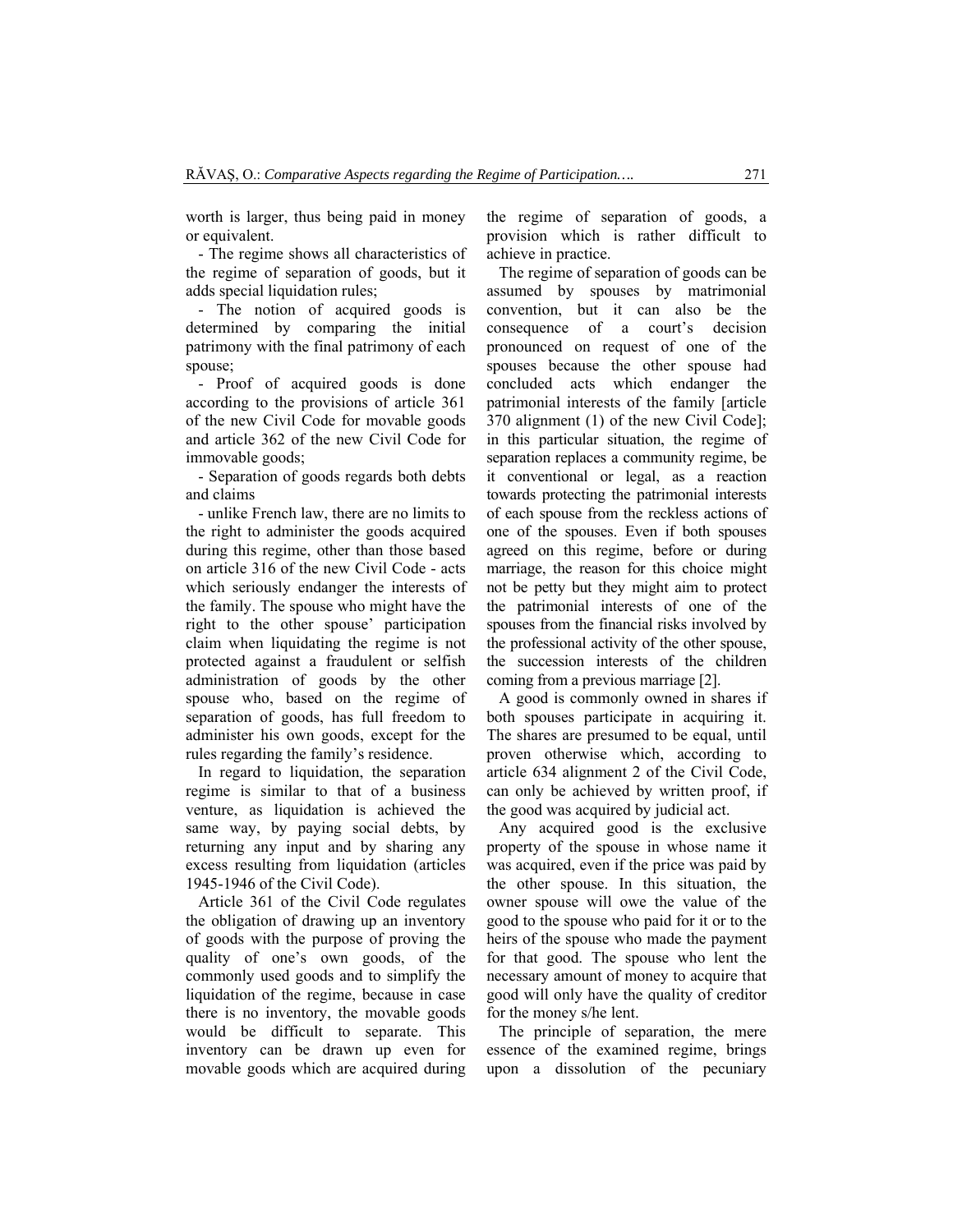interests of the spouses which is manifested on both patrimonial claims and debts. But since the holders of these claims are the spouses, there are a series of difficulties which arise when attempting to prove property of goods.[6]

If the spouses are married and their matrimonial regime is that of separation of goods, within the patrimony of each spouse there are no common goods which is a specific feature of community regimes: any good acquired by one of the spouses enters that spouse's patrimony, as the date of acquiring (be it previous or subsequent to the conclusion of marriage) or the cost of the good are completely irrelevant in regard to determining the judicial nature of that particular good.

With some exceptions, the patrimonial relations between spouses who are in a regime of separation of goods take place similarly to those of unmarried people, as the provisions of common law usually apply (the rules regarding accession, mandate and unjust enrichment) [2].

The separation of the spouses' patrimony is not absolute as they can frequently have a community attitude, by acquiring common goods, opening joint accounts, concluding legal acts which are contrary to the spirit of this matrimonial regime. The good's joint property can be imposed on the married couple by a legal act, such as donation, as the will of the person who made the donation was to pass on the good to both spouses. In these situations, the common law rules regarding joint property are applied, namely article 362 alignment 1 of the new Civil Code "The goods acquired by both spouses belong to both of them equally, as stated by law".

In order to prove joint property, an inventory can be used, as it was drawn up for the common goods acquired during the separation of goods regime [10].

According to the provisions of article 364 alignment 1 "Neither of the spouses can be held accountable by obligations which arise from acts concluded by the other spouse".

Thus, the debts each spouse has at the time of concluding the marriage are still the personal debts of each spouse (regardless of whether they arise from contracts or offenses) and will be governed by common law.

The principle of independence in regard to the passive side has several exceptions [2]:

- The spouses are jointly liable for household debts, under the conditions of article 220 of the French Civil Code;

- The spouses must contribute to the expenses of marriage according to the provisions of the marriage contract and, when unable to do so, they must contribute according to their available means;

- The spouses can decide to be jointly responsible for certain obligations; however, joint responsibility must be proven;

- A spouse is held accountable for the debts made by the other spouse if the latter provided the spouse with a mandate to administer his goods, be it tacit or express;

- As the spouses are not allowed to create a company, their joint responsibility can be engaged in case the company they founded is that type of company where the associates are jointly responsible for the company's debts.

In case one of the spouses uses the goods of the other spouse without resistance from the latter, the first spouse has the obligations of a person benefiting from life interest. As a result, the spouse who uses a good that doesn't belong to him must respect the destination of that good, must compensate the other spouse for any prejudice caused by the wrongful use of the good, must perform the necessary operations for the good, as the major maintenance costs are in the duty of the owner spouse, must pay any expenses occasioned by using the good, to ensure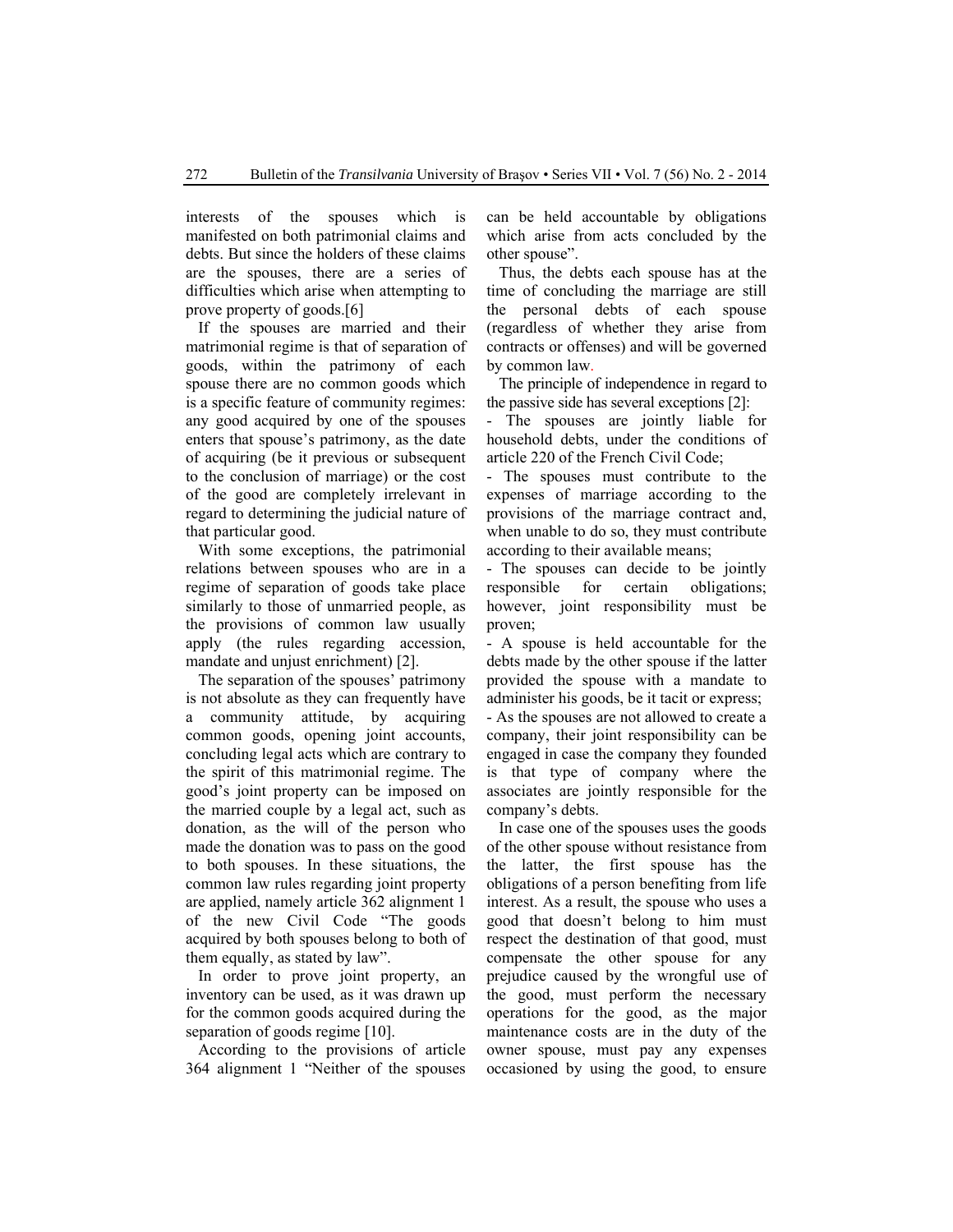the good if necessary or to argue the property of the good.

If one of the spouses concluded a legal act on their own, an act by which s/he acquires a good by using the goods which belong to the other spouse, the spouse whose goods or money was used can choose to claim property of that good or to claim interest from the spouse who acquired it.[3] In order not to affect the security of the civil circuit and the rights of the good faith third parties, it is stated that property can't be claimed, if this is the choice of the spouse whose goods were used without right, but only before the acquiring spouse administers the good. In order to protect good faith third parties, the spouse can only claim interest from the other spouse.

## **3. The Regime of Participating in Acquisitions**

Legal ground – article 360 alignment 2 of the new Civil Code

Participating in acquisitions is a separate regime, with its own rules which built a specific architecture in the matter of matrimonial regimes. Participation in acquisitions owes its originality to the fact that it is situated half way between the community regime and the regime of separation of goods, wanting to ensure greater independence as well as the possibility to participate in any marital efforts which are separate but which do not affect parental rigths and obligations regarding their minor children .

The causes of the obligation report which arises between spouses regarding participation in acquisitions is the enrichment of one of the spouses as opposed to the other; the goods acquired by donation or inheritance under the rules of article 340 of the new Civil Code can't be subject to liquidation as they are the personal goods of the spouse who acquired them, thus having an intutiu personae character. In order to prove the original patrimony, the provisions of article 361 of the new Civil Code apply as well as those of article 362, alignment 2 of the new Civil Code. By net acquisitions, the French doctrine means the value of the enrichment of the spouse by work and savings and not the value of global enrichment.

There are no rules for evaluating the good, as the acquired ones are just a value, expressed in money, and not a patrimony. The original patrimony and the final patrimony must be evaluated, especially if original goods were sold or new goods were added to the original ones.

The goods which were sold, unless they were replaced, must be listed in the initial patrimony with the value they had at the time when they were sold. If they were replaced, there are two hypotheses: if the new good was financed entirely by the old good, then the value of the old good must be listed in the initial patrimony; if the original good only partly financed the new good, then the original patrimony will only list that part of the replaced good which corresponds to the financing [1].

A paid contract or a payment made in executing such a contract can be declared as non opposable to third parties only when the contracting third party or the person who received the payment knows the fact that the debtor is creating or increasing his state of insolvency [9].

The debt must be certain at the time the legal complaint is filed. If the law does not state otherwise, the statute of limitation for this right is a year from the date the creditor knew or should have known the prejudice which resulted from the contested act.

This act will be declared non opposable to the creditor who filed the complaint and to all other creditors who might have filed the complaint but intervened in this cause. They will have the right to be paid from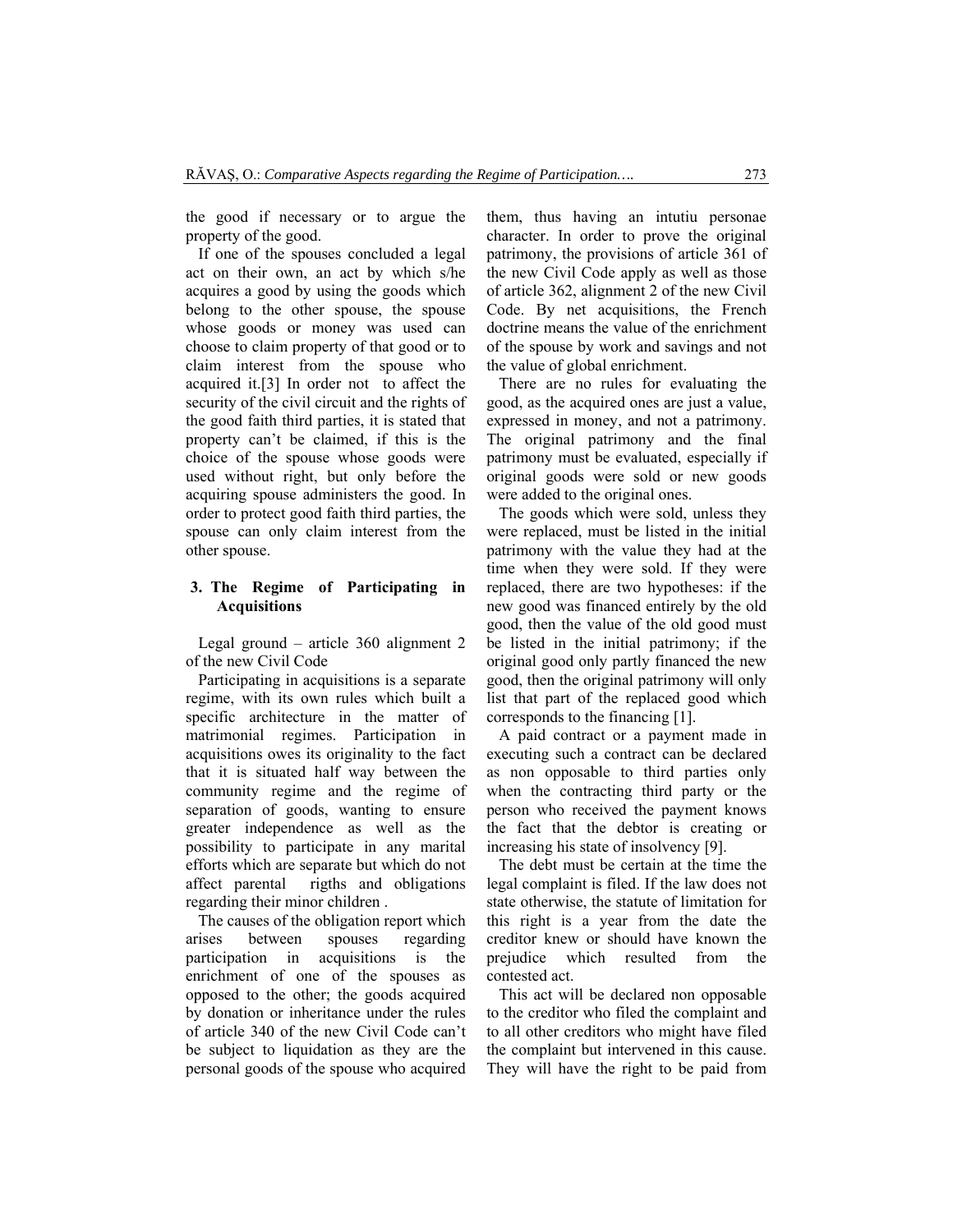the price of the good, by respecting the preference clause.

If a prejudice is proven, the creditor can demand that the legal acts concluded by the debtor by defrauding his rights, be declared non opposable to him. This is the case of acts by which the debtor creates or increases his insolvency [10].

The third party who acquires the good by paying the creditor an amount of money equal to the prejudice suffered by the conclusion of the act can keep that certain good. If not, the court's decision to grant the complaint results in sequestering the good until the good is capitalized on; the provisions regarding publicity and the effects of the not selling clause are applied accordingly.

The procedure by which the regime of acquisition of goods is liquidated has several stages:

- The original passive is deduced from the active. If the original passive is larger than the active, than the net active is considered to be zero.

- The final active comprises all the goods, including the original ones which are left in the patrimony of the spouse and which would have been their own goods.

- The moment when the participation claim arises is the time when the matrimonial regime ends; in case of divorce, the matrimonial regime ends at the time the divorce was filed, according to article 385 alignment 1 of the new Civil Code; based on article 2, any of the spouses can ask the court to acknowledge that the matrimonial regime ended at the time the spouses were separated. In case the matrimonial regime ends by the death of one of the spouses, the right to participation claim arises at the time of death. French law does not contain any specific provision, but it is quite obvious that the right of the deceased spouse to participate in the acquisitions made by the other spouse is passed on the heirs of the dead spouse.

- The legal action for liquidating the participation claim has a three year statute of limitation, calculated from the date the regime ended, based on article 2517 of the new Civil Code, corroborated with article 2502 of the new Civil Code.

- The spouses can establish other rules for liquidating their regime and calculating the participation claim. There is no express provision which limits the spouses' right to state different rules in this matter; the only limits are those which come from respecting the primary regime or other imperative rules. French practice uses clauses of exclusion of professional goods or liquidating the participation claim in case of divorce or death, as well as clauses for diminishing the original patrimony.

Our legal system did not embrace a certain regime, however the regime of participating in acquisitions is strongly regulated and we can notice its use in practice.

Thus, we present the appearance of the regime of participating in acquisitions with its own characteristics from a legal system in which it is highly regarded and used. This regime is specific to northern countries and German traditional countries. We will present the characteristics of this regime in order to better understand its practical enforcement.

The community of acquisitions (the regime of participating in acquisitions) is that legally established matrimonial regime regulated by German law [4].

In essence, it corresponds to the regime of separation of goods. Neither the goods of the wife, nor those of the husband become common goods of the spouses [article 1363 alignment (2) BGB (German Civil Code)]. The same rule is applied to the goods one of the spouses acquires after celebrating the marriage. Given all these, any increase of the patrimony of the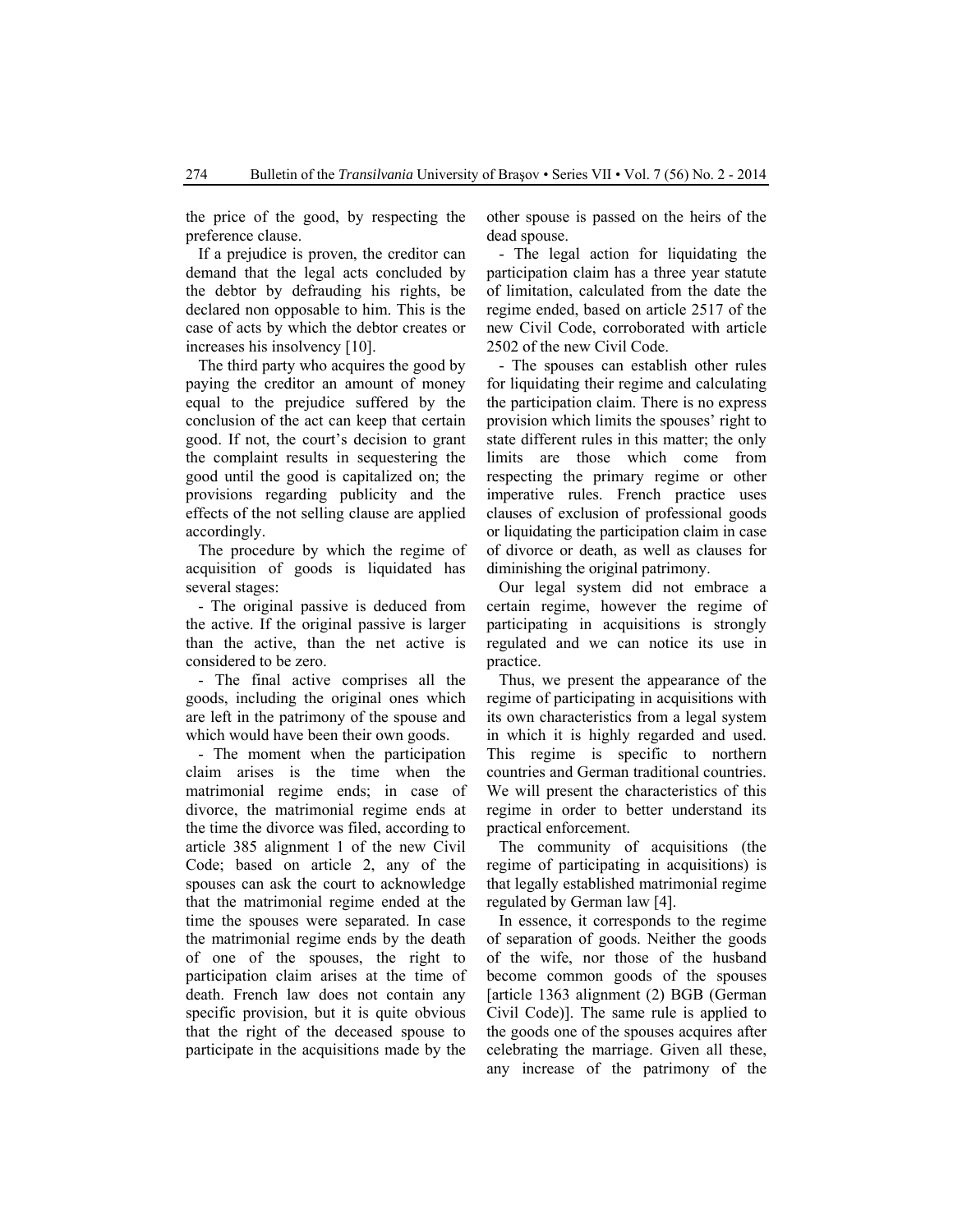spouses which occurs after marriage will be divided equally when the matrimonial regime ends, especially as a result of divorce or death of one of the spouses. Generally, the spouses are not subject to any restrictions regarding the selling of the goods and will not be liable for the debts of the other spouse. However, there is a relative assumption in favor of the creditors according to which some of the goods belong to one of the spouses. This is pertinent especially in regard to enforced execution.

The spouses are not obliged to draw up an inventory of the goods. However, such an inventory drawn up at the beginning of the marriage (the initial goods) makes the proving of the contribution to the goods acquired during marriage much easier (see point 5.3.). If there is no inventory of initial goods, there will be a relative assumption that a spouse's final goods form his participation claim [article 1377 alignment (3) BGB] [4], [5].

Generally, the spouses can administer their own goods freely during marriage, provided there is no agreement stating otherwise. However, the principles of the freedom to administer one's own goods are limited as follows:

- The spouse can't entirely administer his/her own goods without consent from the other spouse.

According to jurisprudence, a good which represents 80% of the common goods of the spouse who administers it, can be considered "the wholeness of goods" (article 1365 BGB). In practice, these conditions are often seen in case of immovable goods.

- One spouse can administer goods from the household (which s/he exclusively owns) only with consent from the other spouse (article  $1369$  BGB). The matrimonial residence" is not a household good. However, the provisions of article 1365 BGB are rarely seen in practice.

Generally, the obligations contracted by one of the spouses are mandatory just for that spouse. However, if one of the spouses has consent to engage in contract in order to satisfy the daily needs of the family, the obligations which come from these commitments will be mandatory for the other spouse as well [article 1357 alignment (1) BGB].

In the German law system, by concluding a matrimonial convention, the spouses cannot only opt for one of the alternative matrimonial conventions, but they can also modify the individual provisions of their matrimonial regime [article 1408 alignment (1) BGB]. Furthermore, the spouses can choose which law to apply to their matrimonial convention [4].

As an exception from the pre-established regime of participating in acquisitions, the spouses can choose to separate the goods (article 1414 BGB), they can opt for the full community of goods (article 1415 and following BGB) and for the optional French-German regime of participating in acquisitions.

By choosing the separation of goods, the spouses will revoke the legal matrimonial regime. Within this conventional form of matrimonial regime, the accumulated earnings will not be equalized [8].

Contract freedom is limited to the principle of good faith. Thus, a matrimonial convention must respect the basic rules of public policy, but it must also respect stricter demands, which rule out unilateral discrimination by one of the spouses at the time the contract is concluded and while it is being executed.

The regime of participating in acquisitions is similar to that of separation of goods, as the main idea is that of separately administering the goods; when the regime ends, there is a certain turn in the situation and the principles which